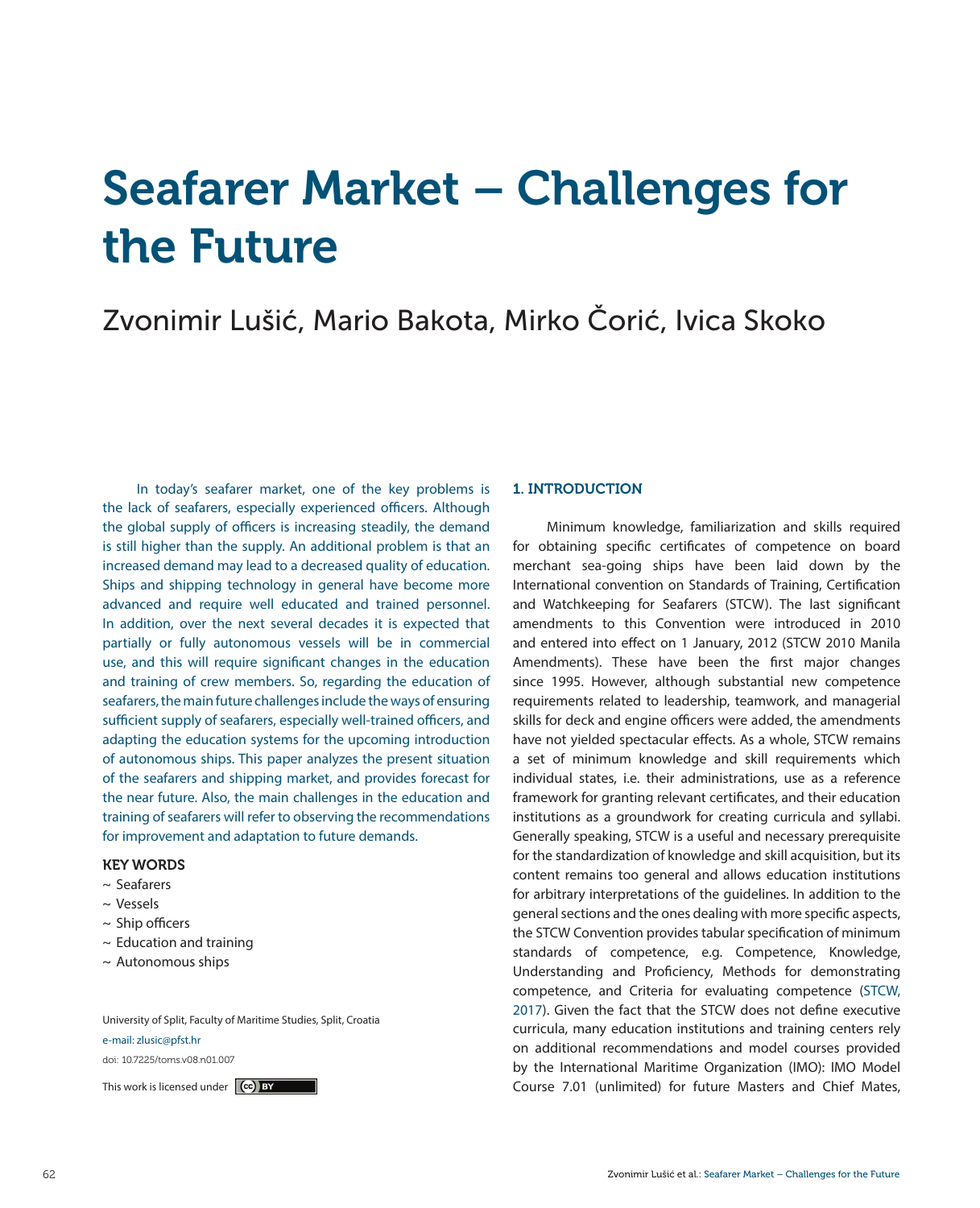IMO Model Course 7.03 (unlimited) for future Chief Engineer Officers and Second Engineer Officers, etc. However, both the STCW guidelines and IMO Model Courses change very slowly and it is clear that their specifications of standards have not been efficiently following modern trends and demands in the maritime transport. This is proved, for instance, by the numerous non-STCW training courses that the seafarers at various shipping companies have to attend. When all these issues are considered within the context of maritime staff shortage, where many employers tend to fill position gaps as soon as possible, it seems that the degradation of quality is inevitable. This forecast is additionally supported by the trend of shortening formal periods of education and training in certain countries, and outsourcing of the education processes from the higher education institutions. On the other hand, methods and technologies related to maritime shipping have been developing very fast, thus presenting new challenges and requirements to the seafarers, particularly seafaring officers. These requirements are much higher than the minimum requirements as described by the current international regulations. Moreover, it is expected that the following decades will experience a gradual introduction of autonomous vessels and other technologies that would significantly change the ways the ships are managed and handled at sea. It is therefore necessary to start adjusting the education and training systems to be able to cope with the impending challenges in a timely and efficient manner.

#### 2. WORLD MERCHANT FLEET AND WORLD TRADE

The world merchant fleet has been growing steadily over the past few decades. In 2017, the world fleet reached 93,161<sup>1</sup> vessels (of which around 50,155 above 1,000 GT), with 1.9 billion dwt, twice the size it had 12 years ago (Figure 1). Today, bulk carriers account for 43 % of the fleet, followed by oil tankers (29 %) and container ships (13 %). LNG and other gas carriers recorded continued high growth (9.7 %). Growth was also experienced in other trades: oil tankers (5.8 %), chemical tankers (4.7 %), and container ships (0.5 %). By contrast, a long-term decline has continued in the general cargo segment, which experienced a fall by 0.2 %; its share in the world's tonnage is currently 4 %, down from 17 % in 1980 (UNCTAD- Review of Maritime Transport, 2017).



#### Figure 1.

World fleet by principal vessel type (mill. of dwt) (e-handbook of statistics-Merchant fleet, 2017).

When taking into consideration the overall number of merchant vessels, general cargo ships are ranked as the most common type of vessel in the global merchant fleet (18 %), followed by tankers (15 %), and bulk carriers (13 %) (Table 1) (Equasis Statistics, 2016). If we take into account the vessels above 1,000 GT, general cargo ships are ranked first, accounting for about a third of the fleet, followed by bulk carriers, crude oil tankers, and container ships (Statista-The Statistics Portal, 2018).

At the end of 2016, the top five ship owners included

Greece, Japan, China, Germany, and Singapore. Together these ship owners had a market share of 50 % in dwt. The top five flag registries were Panama, Liberia, the Marshall Islands, Hong Kong SAR, and Singapore. It is worth noting that in 2016, 92 % of world tonnage was built by only three economies, namely the Republic of Korea, China, and Japan (UNCTAD- Review of Maritime Transport, 2017).



*<sup>1.</sup> Propelled seagoing merchant vessels of 100 gross tons and above.*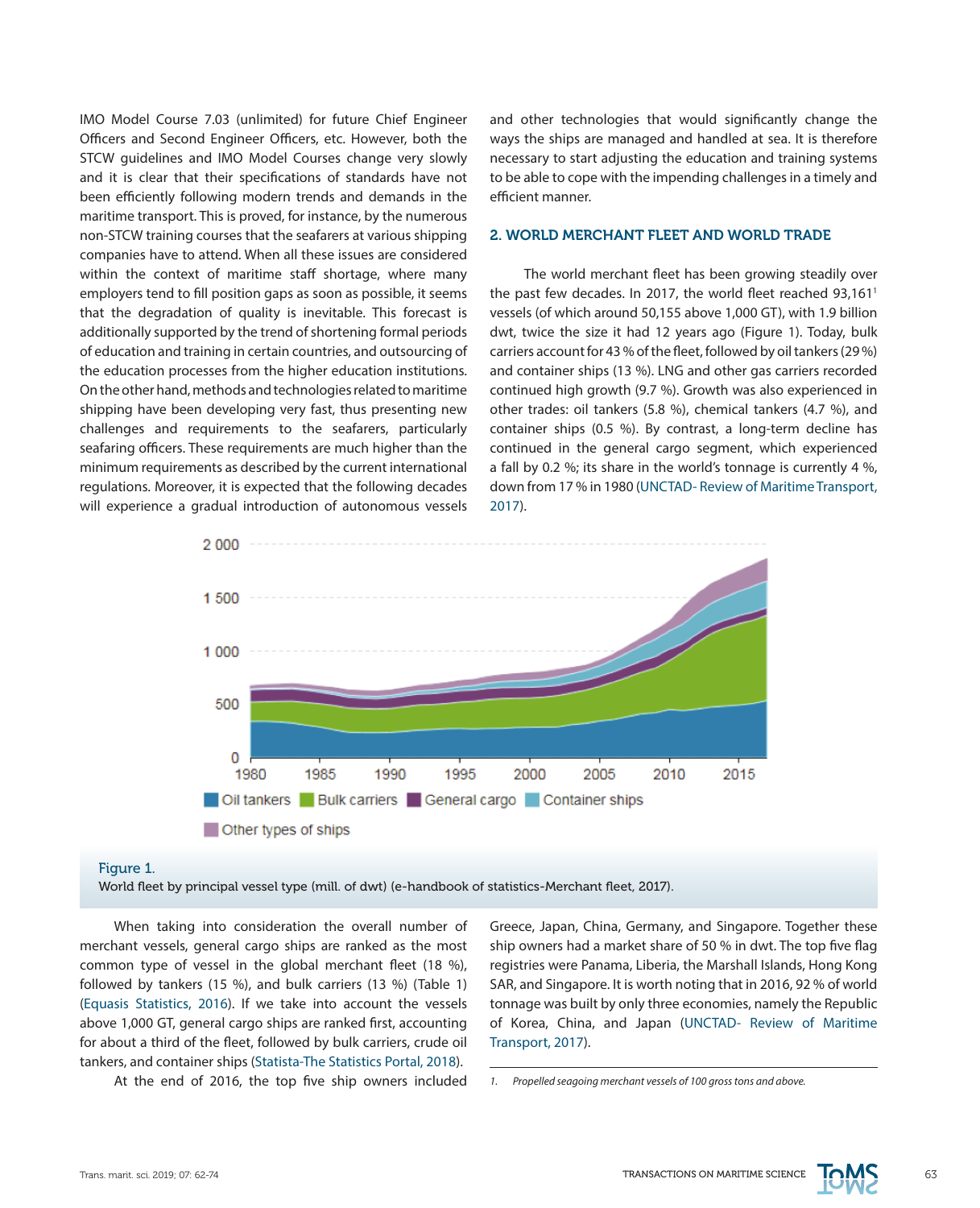# Table 1.

World fleet – total number of ships, by type and size (Equasis Statistics, 2016).

| <b>Ship Type</b>                                               |        | Small <sup>(1)</sup> |        | Medium <sup>(2)</sup> |        | Large $(3)$ |                | Very Large <sup>(4)</sup> | <b>Total</b> |        |
|----------------------------------------------------------------|--------|----------------------|--------|-----------------------|--------|-------------|----------------|---------------------------|--------------|--------|
| <b>General Cargo Ship</b>                                      | 4,374  | 13.1 %               | 11,830 | 30.3%                 | 229    | 2.0%        |                |                           | 16,433       | 18.3%  |
| <b>Specialized Cargo Ships</b>                                 | 8      |                      | 225    | $0.6\%$               | 64     | $0.6\%$     | $\overline{4}$ | $0.1\%$                   | 301          | 0.3%   |
| <b>Container Ships</b>                                         | 18     | 0.1%                 | 2,253  | 5.8%                  | 1,507  | 13.0%       | 1,329          | 22.9%                     | 5,107        | 5.7%   |
| <b>Ro-Ro Cargo Ships</b>                                       | 31     | 0.1%                 | 641    | 1.6%                  | 592    | 5.1 %       | 223            | 3.8%                      | 1,487        | 1.7%   |
| <b>Bulk Carriers</b>                                           | 309    | 0.9%                 | 3,792  | 9.7%                  | 5,830  | 50.2%       | 1,683          | 28.9%                     | 11,614       | 12.9%  |
| <b>Oil and Chem. Tankers</b>                                   | 1,902  | 5.7%                 | 6,912  | 17.7 %                | 2,629  | 22.6 %      | 1,779          | 30.6 %                    | 13,222       | 14.7 % |
| <b>Gas Tankers</b>                                             | 38     | 0.1%                 | 1,126  | 2.9%                  | 337    | 2.9%        | 420            | 7.2%                      | 1,921        | 2.1%   |
| <b>Other Tankers</b>                                           | 364    | 1.1%                 | 605    | $1.6\%$               | 9      | 0.1%        |                |                           | 978          | 1.1%   |
| <b>Passenger Ships</b>                                         | 3,894  | 11.7%                | 2,674  | 6.9%                  | 272    | 2.3%        | 171            | 2.9%                      | 7,011        | 7.8%   |
| <b>Offshore Vessels</b>                                        | 2,685  | 8.0%                 | 5,402  | 13.8%                 | 120    | 1.0%        | 201            | 3.5%                      | 8,408        | 9.4%   |
| <b>Service Ships</b>                                           | 2,537  | 7.6 %                | 2,554  | 6.5%                  | 26     | $0.2\%$     | 6              | 0.1%                      | 5,123        | 5.7%   |
| <b>Tugs</b>                                                    | 17,196 | 51.6%                | 1,003  | 2.6%                  |        |             |                |                           | 18,199       | 20.3%  |
| <b>Total</b>                                                   | 33,356 | 100 %                | 39,017 | 100 %                 | 11,615 | 100 %       | 5,816          | 100 %                     | 89,804       | 100 %  |
| (1)GT<500; (2)500≤GT<25,000; (3)25,000≤GT<60,000; (4)GT≥60,000 |        |                      |        |                       |        |             |                |                           |              |        |

Figure 2 shows the change in the number of vessels for the three main types: tanker, bulk carrier, and container/ multipurpose ship over the period 2000-2016. It is likely that the tendency of growth will continue.

It is expected that the number of vessels will increase even further in the years to come, given the forecasts of the world economy growth and, consequently, the increasing amount of goods handled by maritime shipping.



Tanker, bulk carrier, container ship and multipurpose fleet (Kern Ferretti, 2016) (all vessels above 100 GT).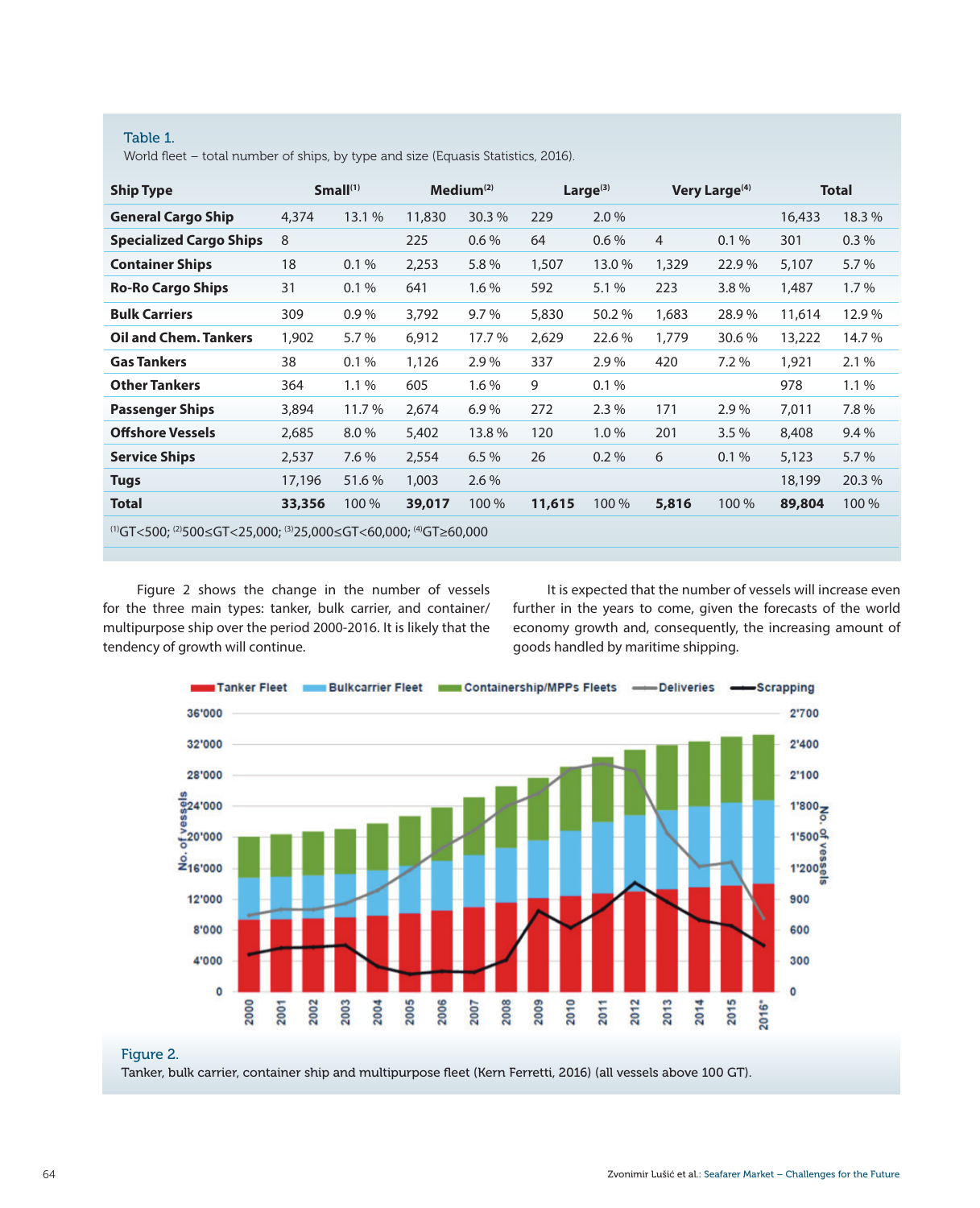



The total volume of the seaborne trade reached 10.3 billion tons in 2016. Forecasts for the following mid-term periods indicate a continued expansion, with volumes growing at an estimated compound annual rate of 3.2 % between 2017 and 2022 (UNCTAD-Review of Maritime Transport, 2017) or 1.8 % until 2035 (Sea Europe, 2017). In the year 2017, the world industry was growing at the rate of 4.3 %, the trade increased up to

3.9 %, and the merchant fleet increased by 3.5 % (Stopford, 2018). While experiencing a slightly slower growth rate compared to the longer-term historical average, the global sea-borne trade is forecast to rise to an excess of 15,000 million tons in 2035 (Sea Europe, 2017). Figure 3 shows the sea-borne trade from 1965 to 2017, while Figure 4 presents a forecast of the sea-borne trade until 2066 (between 16 and 46 billion tons) (Stopford, 2017).



#### Figure 4.

World seaborne trade [Stopford, 2017].

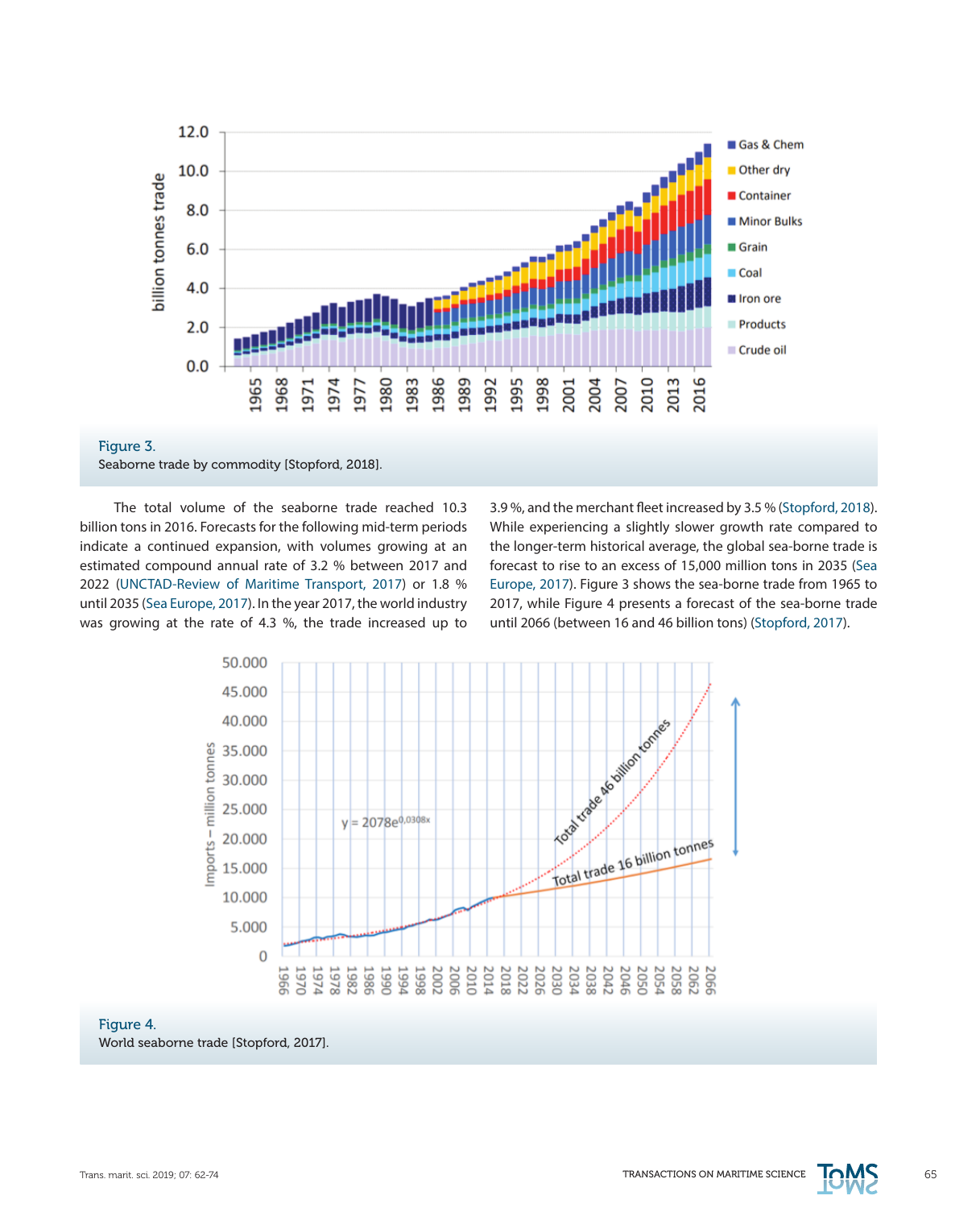The DNV-GL analysis forecasts that trade measured as tonne miles will experience 2.2 % annual growth over the period 2015-2030 and 0.6 % per year thereafter. The merchant fleet will grow somewhat more slowly than trade, but the crude oil fleet will start to decline after 2030, also the bulk fleet but after 2035. An assumption is that a better utilisiation of ships and larger ships will reduce the deadweight tonnage needed. The average size of deep sea vessels will rise 40 % for LNG tankers, 30 % for containers and other cargo, and 10 % for bulkers (Maritime Forecast to 2050, 2017). Most authors predict positive trends in the maritime transport, but there are threats that can disrupt these projections. At present, the greatest threats arise from potential trade wars and national protectionism (UNCTAD/

#### Table 2.

press/pr/2018/030, 2018); however, there is always a risk of the emergence of large scale war conflicts, large natural disaster, changes in the global political scene, etc.

# 3. GLOBAL SUPPLY OF SEAFARERS

The global supply of seafarers in 2015 was estimated at 1,647,500 of which 774,000 were officers and 873,500 were ratings. This represents an increase of about 66 % in officers and about 21 % in ratings over the last ten years (see Table 2) (BIMCO, 2015). At sea, 1 per cent of seafarers are women (UNCTAD-Review of Maritime Transport, 2017).

|                 | Estimated supply of seafarers (BIMCO, 2015). |           |           |  |
|-----------------|----------------------------------------------|-----------|-----------|--|
| Rank            | 2005                                         | 2010      | 2015      |  |
| <b>Officers</b> | 466,000                                      | 624,000   | 774,000   |  |
| <b>Ratings</b>  | 721,000                                      | 747,000   | 873,500   |  |
| <b>Total</b>    | 1,187,000                                    | 1,371,000 | 1,647,500 |  |
|                 |                                              |           |           |  |

Five countries with the largest number of seafarers are listed in Table 3. Ten years ago the major seafarer supply countries for officers where the Philippines (12 %), China (9 %), and Russia (5 %), while most of ratings came from the Philippines (22 %),

Indonesia (8 %), and China (6 %) (Galić et al, 2012). Today, China is thought to have overtaken the Philippines as the largest single source of seafarers.

#### Table 3.

Estimated five largest seafarer supply countries (BIMCO, 2015).

| <b>For all seafarers</b>  | officers                  | <b>Ratings</b>            |
|---------------------------|---------------------------|---------------------------|
| China                     | China                     | Philippines               |
| Philippines               | Philippines               | China                     |
| Indonesia                 | India                     | Indonesia                 |
| <b>Russian Federation</b> | Indonesia                 | <b>Russian Federation</b> |
| <b>Ukraine</b>            | <b>Russian Federation</b> | Ukraine                   |
|                           |                           |                           |

The global demand for seafarers in 2015 was estimated at 1,545,000 seafarers, including approximately 790,500 officers and 754,500 ratings (Table 4).

In 2015, the global shortage of officers was estimated at 16,500 (2.1 %), while the total number of ratings was in surplus of 119,000 (15.8 %), resulting in the total number of extra seafarers of 102,500 (BIMCO, 2015). An especially pronounced shortage referred to engineer officers at management level and officers needed for specialized ships such as chemical, LNG and LPG carriers (World Maritime News, 2016).

The 2015 report completed by the Baltic and International Maritime Council (BIMCO) indicates that the world merchant fleet will grow over the next ten years and the anticipated demand for seafarers will likely continue, as will the trend of an overall shortage in the supply of seafaring officers. It has been forecast that additional 147,500 officers will be required by 2025 to serve the world merchant fleet (Table 5). Unless seafarer training capacities are increased significantly, the growing demand for seafarers could generate a serious shortage in the total supply of officers. This can be prevented only through continuing efforts in promoting careers at sea and by improving levels of recruitment and retention (Safety4Sea, 2018).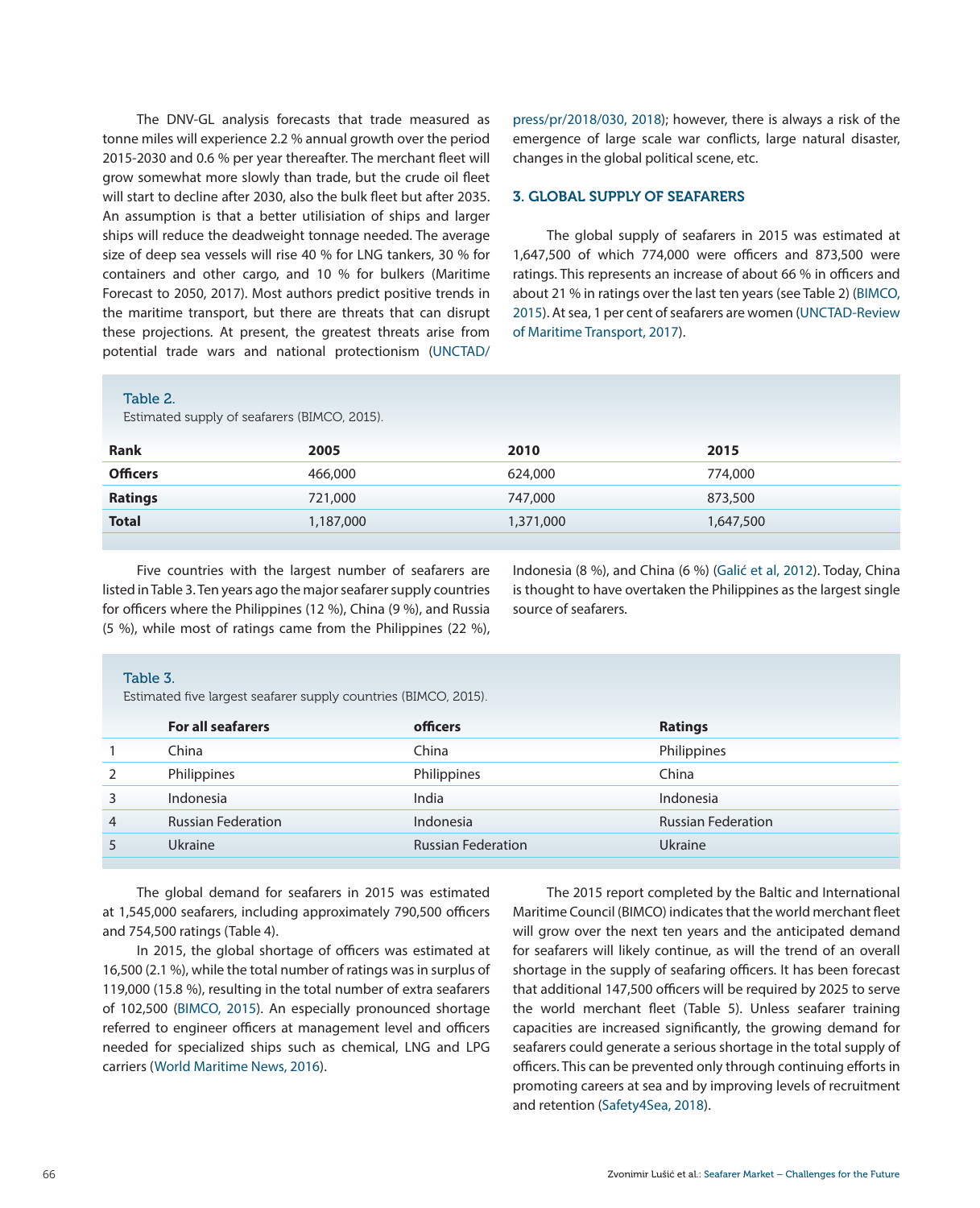# Table 4.

Estimated global demand for seafarers (BIMCO, 2015).

| <b>Rank</b>     | 2005      | 2010      | 2015      |
|-----------------|-----------|-----------|-----------|
| <b>Officers</b> | 476,000   | 637,000   | 790,500   |
| <b>Ratings</b>  | 586,000   | 747,000   | 754,500   |
| <b>Total</b>    | 1,062,000 | 1,384,000 | 1,545,000 |

#### Table 5.

Estimated supply-demand balance for officers (BIMCO, 2015).

|                         | 2015      | 2020      | 2025       |
|-------------------------|-----------|-----------|------------|
| <b>Supply</b>           | 774,000   | 789,500   | 805,000    |
| <b>Demand</b>           | 790,500   | 881,500   | 952,500    |
| <b>Shortage/Surplus</b> | $-16,500$ | $-92,000$ | $-147,500$ |
| $\%$                    | 2.1%      | $11.7\%$  | 18.3%      |
|                         |           |           |            |

# 4. SHIPPING TECHNOLOGY DEVELOPMENT AND AVERAGE CREW SIZE

When observing the development of the shipping industry over the last several decades, it can be noticed that the world merchant fleet has been growing steadily, with the average size and number of ships getting bigger and bigger. Recently, the growth has been particularly generated by the increasing

capacities of container ships whose average size (in dwt) increased by 90 % through the period 1999-2015. For the sake of comparison, the average size of bulk carriers increased by 55 % over the same period, while the tanker size increased by 21 %. Roro and passenger ships did not experience significant changes in size, whereas the size of general cargo ships decreased (Figure 5) (International Transport Forum, 2015).



# Figure 5.

Ship size development of various ship types 1996-2015 (International Transport Forum, 2015).

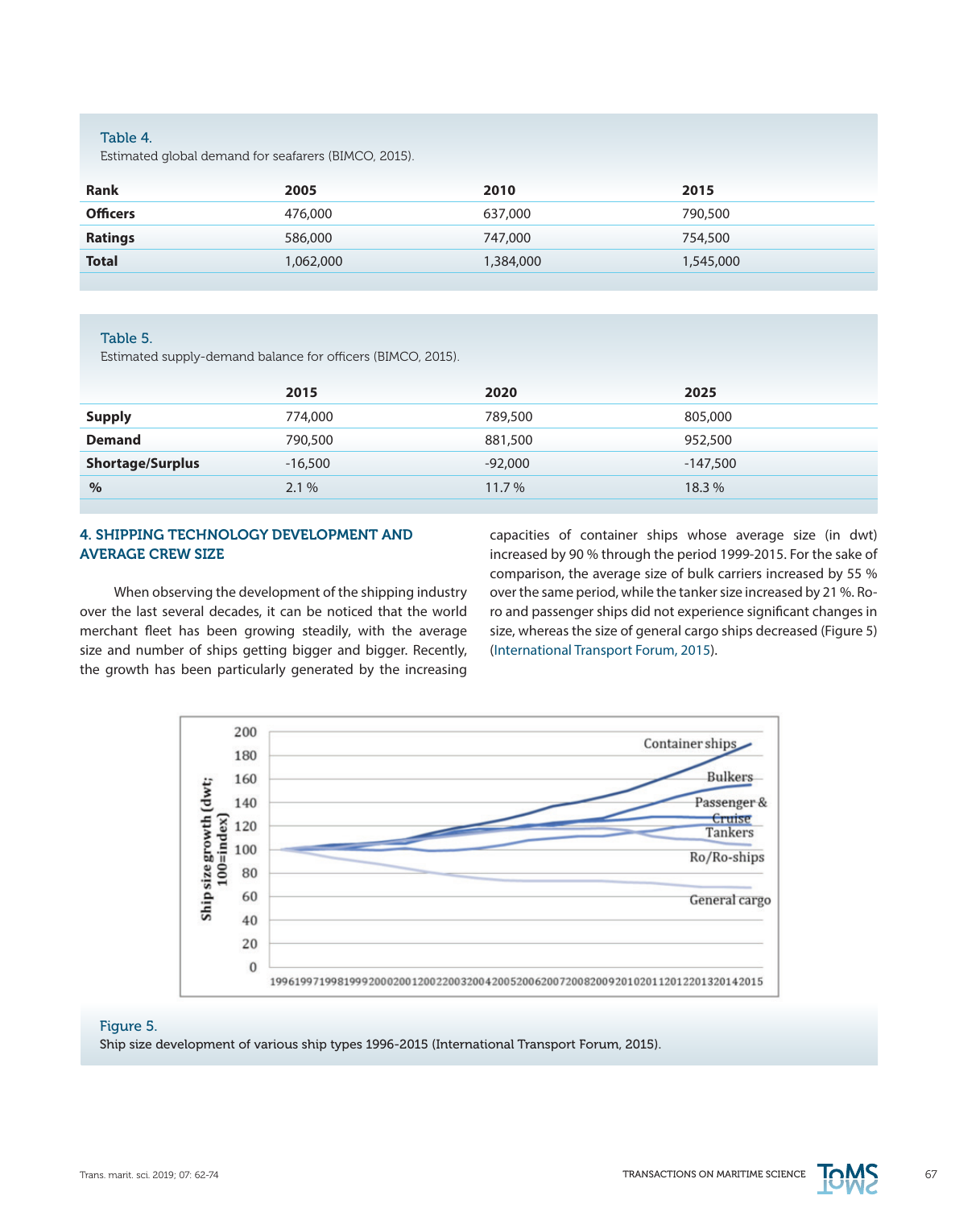When discussing the containerization phenomenon, it should be noted that it took 30 years for the average size to grow to 1,500 TEU, and then only 10 years to reach 3,000 TEU. In 2015, the average new-build size was around 8,000 TEU, while today's largest container ships have a capacity of over 21,000 TEU (around 200,000 dwt and 400 m in length) (International Transport Forum, 2015). The trend of increased ship capacities can be justified by a simple fact that the increase in ship size reduces the average freight rates per cargo unit. However, the size of ships has not been accompanied by the crew size; on the contrary, the manpower has been decreasing so that fewer crew

members operate vessels that get ever larger. A long time ago, an average crew size amounted to 40-50 members, while today even the largest ships carry about 20-25 crew members on the average (Berg et al., 2013). For instance, the minimum manning requirements for operating the largest container ships (200,000 dwt) amount to only 13 crew members, i.e. 19 crew members for operations under normal conditions (Martin, 2011). Although the crew size is greatly affected by the ship size, the essential factor remains the type of the vessel. Figure 6 presents average crew sizes for various tanker sizes.



# Figure 6.

Mean number of crew (tankers) (Winchester et al., 2006) (Open Registers Flag, National Registers Flag, Second Registers Flag).

As the operation costs are directly affected by the size of the onboard personnel, a further reduction in crew size can be expected. A rapid development of technologies is likely to facilitate the process. Here is a short list of several innovations that considerably affected ship management and crew reduction in the second half of the 20th century (King, 2000):

introduction of the autopilot enabled the potential crew reduction of one and a half able seamen,

introduction of radar was not accompanied by any decrease in manpower, but undoubtedly contributed to a more efficient surveillance and collision avoidance,

remote monitoring and control of the main engine resulted in the development of the unmanned machinery space operation,

reorganization and redefinition of work at sea,

introduction of the Global Maritime Distress and Safety System (GMDSS) made the service of the Radio Officer redundant on board ships,

satellite and communications systems, Electronic Chart Display and Information System (ECDIS), Integrated Bridge Systems, surveillance and monitoring systems, etc., indirectly affected the number of deck officers,

- communications technology brought the ship into direct contact with people on shore, so that it could no longer be regarded as a completely independent unit as it used to be,

- highly automated systems, etc.

The size of the ocean-going cargo ship crews has been decreasing steadily over the past 250 years (~1860: 250 men; ~1880: 140 men; ~1900: 100 men; ~1950: 40 men (diesel propulsion); ~2000: 16 men (container ship); ~???: 0 men [Bertram, 2013].

In addition to the reduced manning over the past 30 years, there have also been essential changes in the role of the ship crews. For instance, cargo handling has been reduced to monitoring loading/unloading operations; hold washing has become impossible without shore crew assistance; shore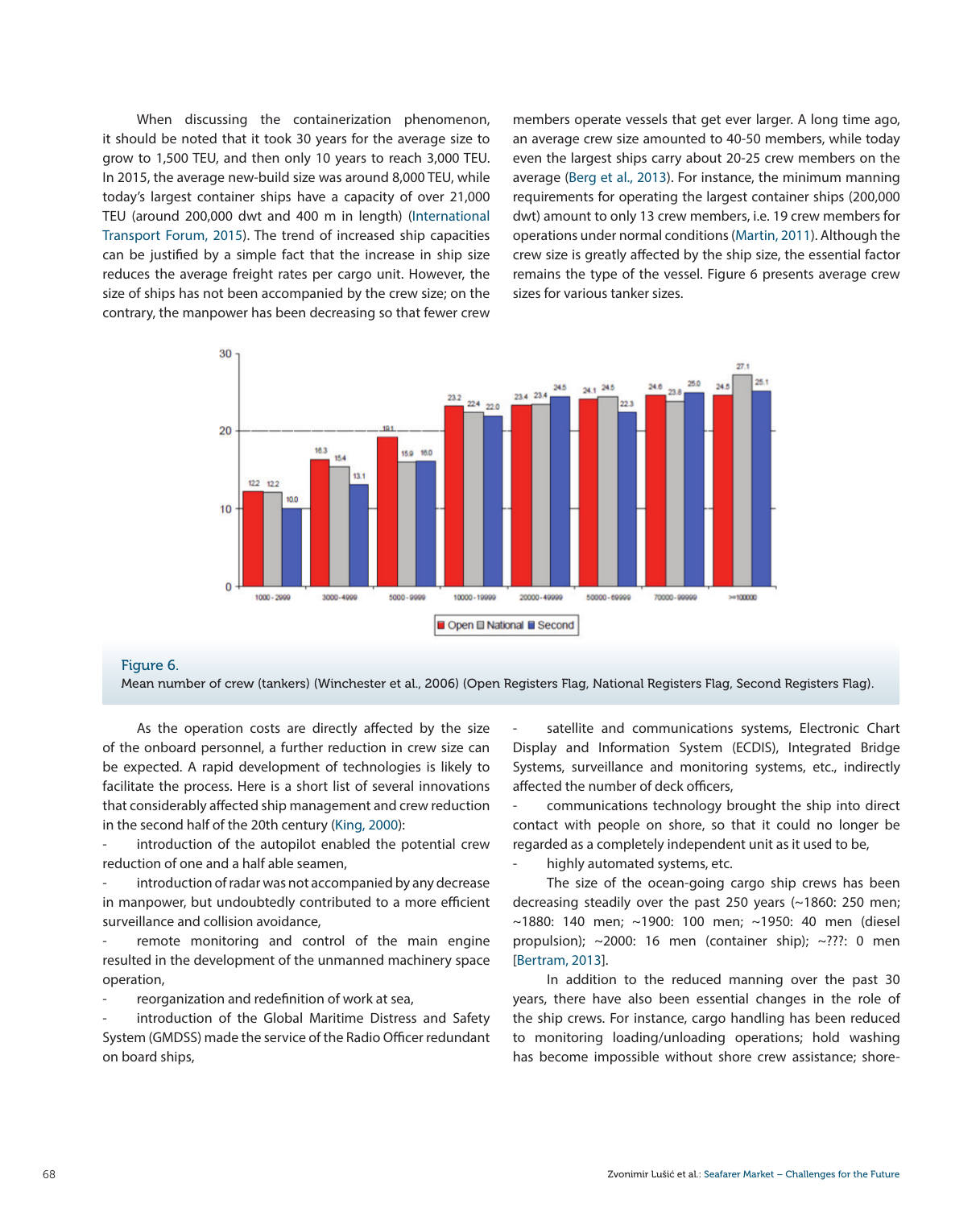based personnel is occasionally also required for major repairs; maintenance work has been reduced to basic tasks; complex navigation tasks are completed by pressing a button; the master's role is changing due to the fact that ships are no longer independent units that are isolated from the rest of the world, etc.

Nowadays we can see various investments around the world which may totally transform shipping business. Technologies that could shake the maritime industry and have already been here for some time include artificial intelligence, Internet of Things (IoT), Augmented reality (AR), Virtual reality (VR), Drones, Robotics, Cyborg crew, Autonomous vessels, etc. [Wingrove, 2018]. One of the special technological novelties is the autonomous ship, i.e. autonomous surface vessel. Building of such vessels will present a revolution in shipping, although their use will be initially limited to short sea shipping. In 2018, Lloyd's Register (LR), along with QinetiQ and the University of Southampton, released The Global Marine Technology Trends 2030 report (GMTT 2030) (Global Marine Technology Trends 2030, 2015). The GMTT 2030 identifies two main areas of change: one will transform ship design and building, the other will impact safety, commercial, and operational performance. The GMTT 2030 also focuses on 18 specific technologies that will potentially transform the shipping industry: robotics, sensors, big data analytics, propulsion and powering, advanced materials, smart ship, autonomous systems, advanced manufacturing, sustainable energy generation, shipbuilding, carbon capture and storage, energy management, cyber and electronic warfare, marine biotechnology, human–computer interaction, deep ocean mining, human augmentation, and communication.

Given all these efforts and possibilities to reduce the number of crews on ships. it is difficult to believe that the shortage of seafarers will increase in the years to come. As mentioned before, BIMCO predicts shortage in the total supply of officers of 18 % for the year 2025. These numbers can be justified by the positive trends of maritime transport, the forecast growth in the world merchant fleet as well as the slow introduction of highly sophisticated vessels, i.e. autonomous vessels. Prediction is that the merchant fleet will reduce its growth, or even begin to decline (in some sectors) somewhere between 2030 and 2035 (Maritime Forecast to 2050, 2017). Regarding autonomous vessels, about the year 2025 the first commercial remote-controlled unmanned coastal vessels are expected, about 2030 remote controlled unmanned ocean-going ships, and about 2035 autonomous unamanned ocean-going ships (Rolls-Royce-Autonomous ships, 2016). Also, autonomous ships will eventually reduce the jobs on board but will increase the number of 'crew' on shore in the supporting functions. By 2025, in a very optimistic scenario, some 1,000 ships will be fully autonomous and some further 2,000 vessels semi-autonomous; this may possibly reduce the

demand for seafarers only by 30,000 – 50,000. However, at the same time the need for highly skilled remote-operators, pilots of a new kind, and ''special crews'' will be needed to keep these ships operational [Seafarers and digital disruption, 2018]. According to all of the above, a lack of seafarers, especially experienced officers, at least in the next decade is imminent.

# 5. EDUCATION OF SEAFARERS

In the past, a seafarer's career usually started at sea, where people were sent to work on board ships at a very early age. Over time, the development of different ships, specialization of ships, technological advances, etc. resulted in the demand for a higher level of education and training. Nautical education started to be provided at schools on shore, combined with the onboard training. One of the most important steps in the development of the seafarer's education system was the adoption of the International Convention on Standards of Training, Certification, and Watchkeeping for Seafarers. The shipping market is inherently international by nature and cannot reach its full potential without effective onboard personnel. The STCW Convention has set minimum qualification standards for masters, officers, and watch personnel on seagoing merchant ships. The Convention was adopted at the International Maritime Organization (IMO) conference in London in 1978 and entered into force in 1984. It was significantly amended in 1995 and 2010. This was the first convention to establish the minimum basic requirements on training, certification, and watchkeeping for seafarers at a global level. Before that, the minimum standards of training, certification, and watchkeeping of officers and ratings had been established by individual governments, usually without reference to practices in other countries, which caused large differences in the minimum standards and procedures as well as discrepancies in the process of certification in general.

#### 5.1. The Existing Problems and Challenges

Although the STCW Convention defines the minimum levels of knowledge and skills required for specific qualifications, national and international education systems have not been harmonized in terms of learning contents, ways the curricula have been designed and performed, and the time required for acquiring specific qualifications. Generally speaking, education systems can be divided into two categories: the traditional education system combines theory and learning through practice, while the other form of education is performed through formal national education systems (gradient system and university system) (Ćorović et al, 2012). The traditional system consists of several stages which individually last 2 or 3 months, while the whole system takes between 5 and 7 years to complete.

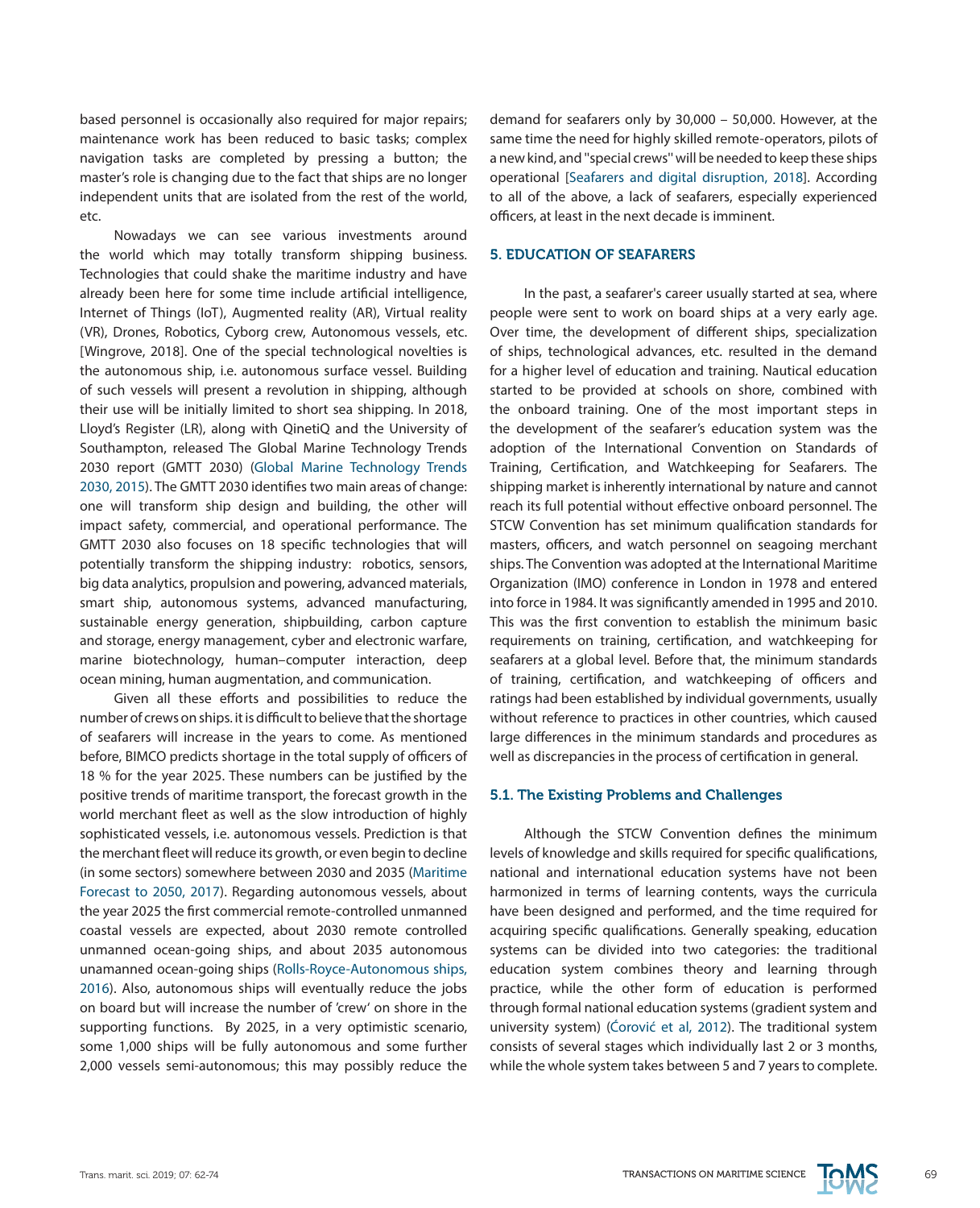This system is typical for Asian and African countries, but it is also under way in some West European countries (e.g. the UK). A gradient system usually includes formal education over 3 to 4 years and navigational practice lasting from 6 to 12 months, after which the candidate acquires a BSc degree (Bachelor of Science) and the STCW Certificate Officer of the Watch (Deck/Engine). For obtaining the Chief Officer / Master license, additional education is required. It usually takes 2 to 4 years at the university (master degree study). However, some countries also recognize special courses in duration of approximately 3 to 6 months, without formal education degree. If the above discrepancies are transferred into man-hours, it results that the total time of a ship master formal education, not including primary education, may vary from 1,500 hours [Model Course 7.03 & 7.01, 2014] to 7,000 hours (4 years of secondary school + 4 years of university). These values are incomparable. It is rightfully expected that a more formal (gradient) type of education will produce a far better quality of personnel. This quality is particularly reflected in increased abilities to acquire new knowledge and to adapt to new technologies over the entire working life. Potential problems may occur if the education is performed under inadequate conditions, i.e. with poor material, technical, and teaching support or if an attendant leaves the system at an older age and without onboard practice. More man-hours spent in education, i.e. more extensive curricula, imply that the future seafarers may attend a variety of courses that extend beyond minimum requirements as described by the international regulations. As every national administration is free to design education programs, the acquired competences inevitably vary among countries and institutions.

#### Table 6.

Years of education for a maritime officer degree in some countries. Source: (Berg et al, 2013); for Croatia – the authors

|                        | <b>Level of education</b> |                                                                                           |              |
|------------------------|---------------------------|-------------------------------------------------------------------------------------------|--------------|
| Country                | <b>Compulsory</b>         | <b>Maritime</b>                                                                           | <b>Total</b> |
| China                  | 12                        | $1.5 - 2$                                                                                 | $13 - 14$    |
| <b>The Philippines</b> | 10                        | $4 - 5$                                                                                   | $14 - 15$    |
| <b>Finland</b>         | 9                         | $7(3+4)$ Vocational lower maritime + officer programs                                     | 16           |
| <b>The Netherlands</b> | $12 - 14$                 | 1-4 years of vocational training for lower ranks<br>3-5 years of university / polytechnic | $13 - 19$    |
| Croatia                | 8                         | 4 (for lower ranks) $+0.5$ vocational course or 3 years of<br>university                  | $12.5 - 15$  |
|                        | 12                        | 3-5 years university                                                                      | $15 - 17$    |

Another major issue that the seafarer market has been coping with is the corruption and issuance of counterfeit certificates. Some shipping companies require additional compulsory training for the seafarers arriving from the countries that are not efficient in dealing with the above problems (Berg et al., 2013).

Finally, it should be emphasized that the two main global challenges the seafarers' profession faces today and will continue to face in the future even more profoundly are the shortage of skilled seafarers and prediction of future skill needs due to digitization and automation. These days it is evident that the workforce shortage directly affects the ways of maritime officer education as there is a trend to produce as many officers as possible within the shortest possible education time-frame. In some countries, there is a tendency to switch from the gradient system to the training system, to reduce the minimum timeframe within the gradient system, or to abandon the university level altogether. This approach may result in a lower quality of maritime personnel, particularly in terms of their ability to adjust to cutting-edge technologies. Some analyses indicate that the seafarer market does not lack seafaring personnel, but it does lack high-quality seafaring personnel. It is expected that 1 out of 12 seafarers completes STCW tests with just 40 % achievement (IHS Markit-The maritime world, 2017). The problem is even more serious when those who fail the tests eventually find employment at other companies, i.e. shipping companies that have no other choice.

The application of new technologies in maritime shipping industry should be observed in two ways. On the one hand, the new solutions make work easier or even eliminate the need of performing routine chores, thus making some of the traditional skills redundant. On the other, new technologies require new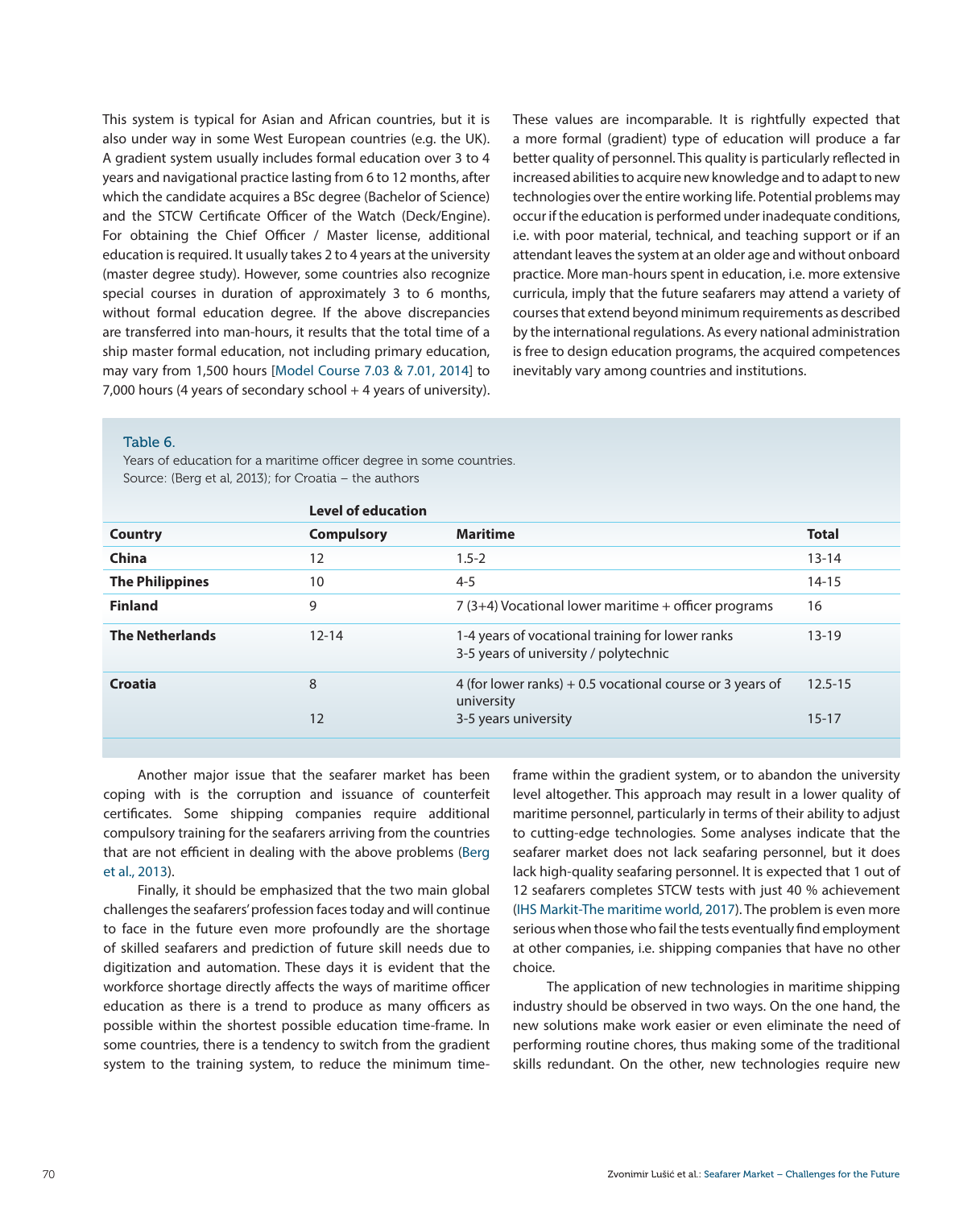knowledge and additional competences in operating complex systems and devices, processing of large amounts of data, developing new communication skills, and responding fast to new solutions and regulations. Moreover, one cannot overlook the sociological aspects, familiarization with new environments and acting within complex relationships between man and man, and man and machine. Some of the expected specific education features in digital maritime industries include (Nguyen, 2018):

simulator-based and computer-based training.

use of 3D simulation and gamification, which also allow seafarers to train and practice on board,

training that is absolutely tailored to the individual needs,

training provided for the seafarers should be, to a certain extent, similar to the training provided for nearly all other technical industries, in particular STEM competences (science, technology, engineering and math),

advance knowledge in leadership and managing people, associated with management in the sector,

preparing the young for the life at sea,

education of personnel who will control future autonomous ships and their driving systems, whether from on board or remotely, whether as deck officers, marine engineers, or electrotechnicians.

Education systems will have to respond to these challenges by producing the workforce with adequate competences and capacities to meet further training needs. Taking into consideration the existing education systems that are implemented globally as well as the very nature of onboard work that implies life-long learning, it is clear that some of the seafarers will turn out to be under-qualified while others will become overqualified, and that the higher-quality workforce will gravitate towards "better" companies, i.e. the companies offering better salaries and working conditions. Once a good seafarer enters the payroll, however, the question will be how to keep him or her and how to maintain his or her loyalty and commitment.

# 5.2. Education System for Partly or Fully Autonomous Ships

The introduction of Maritime Autonomous Surface Ships (MASS) and, in particular, those which are fully autonomous, presents a huge challenge to all the parties engaged in the future education of officers. MASS is defined "as a ship which, to a varying degree, can operate independently of human interaction." The degrees of autonomy of MASS are organized (non-hierarchically) as follows (IMO MSC 99, 2018):

Ship with automated processes and decision support: Seafarers are on board to operate and control shipboard systems and functions. Some operations may be automated.

Remotely controlled ship with seafarers on board: The ship is controlled and operated from another location, but seafarers are on board.

Remotely controlled ship without seafarers on board: The ship is controlled and operated from another location. There are no seafarers on board.

Fully autonomous ship: The operating system of the ship is able to make decisions and take actions by itself.

Automated ships will be commanded from a shore operating center, where shore masters (or MASS operators) will be monitoring and controlling their navigation and performance through detectors, sensors, cameras and advanced communication systems. The first question concerns the source of the future operators of fully autonomous vessels. Will they be requalified deck or engine officers holding the highest seafaring ranks, graduate technical or information engineers who will run through supplementary requalification in line with STCW requirements, or people holding adequate professional degrees who will complete specialized formal training for autonomous ship management (Figure 7). Similarly to unmanned aerial vehicles, the best way of educating the required personnel is perhaps within specialized university studies designed for this purpose. However, such studies are in their early beginnings and will require an appropriate time for realization. Accordingly, it may be expected that the operators of the first autonomous vessels will be the existing onboard officers, i.e. experienced masters, who will have to complete adequate training programs. However, recruitment can also be feasible from the staff primarily specialized in remote control processes and who have completed adequate STCW programs.

The MASS vessels will be controlled by ship masters, shore masters, and MASS operators, depending on the degree of vessel autonomy (Figure 8). Given the possible variants of future autonomous, semi-autonomous, and remotely controlled vessels, it will be a great challenge to design education programs covering the needs and requirements of the future MASS operators. In addition to minimal STCW competences, future MASS operators will have to acquire specific competences, i.e. knowledge and skills in a variety of fields, including computer science, robotics, communication theory and skills, legislation, math, and science in general.

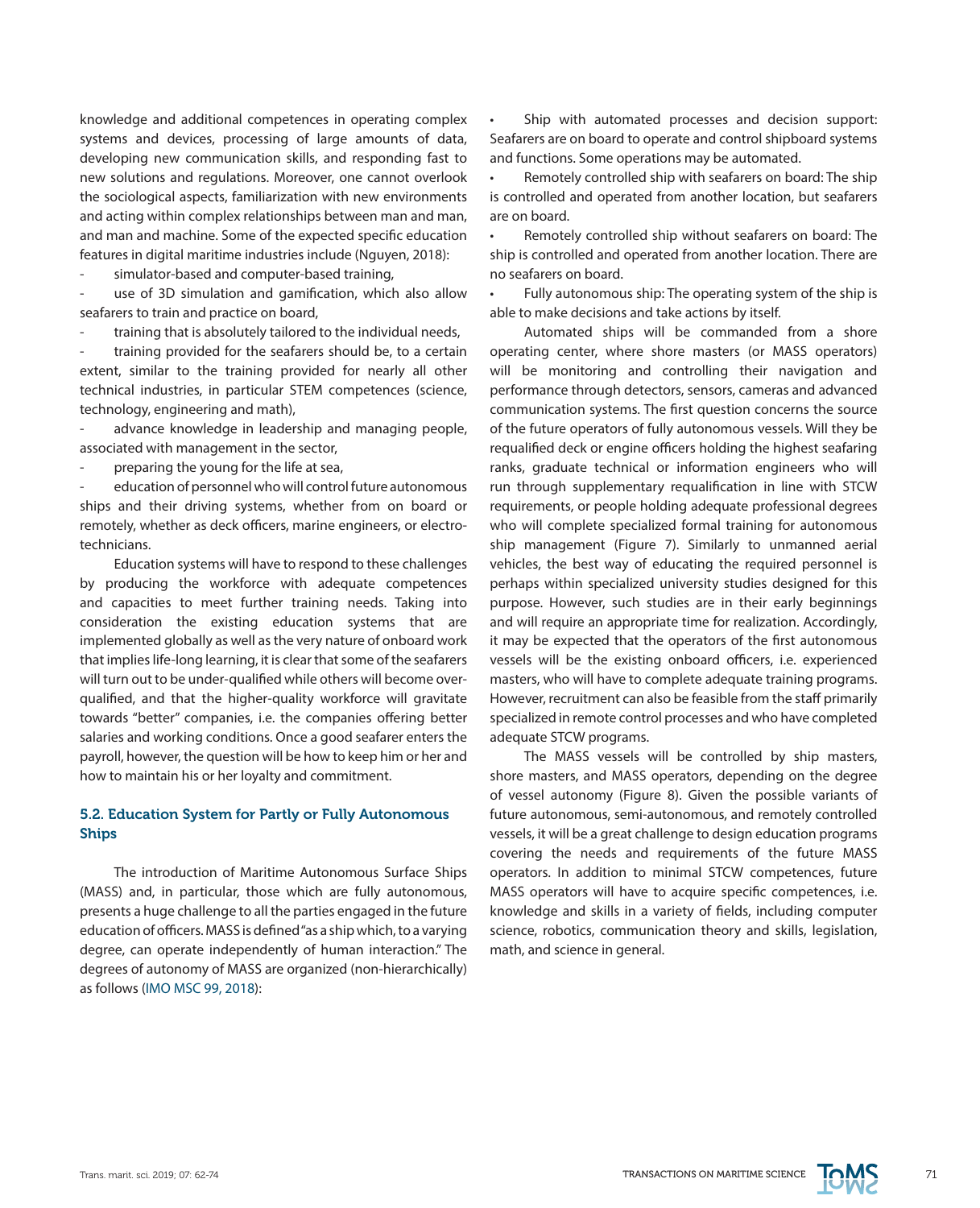





#### Figure 8.

MASS operators in a Shore/Ship Control Centre.

### 6. CONCLUSION

It is expected that the demand for maritime shipping and seafaring personnel will continue to grow in the near future. For some years now, the global market has been experiencing a lack of seafaring officers, and it is forecast that the shortage will be even more pronounced in the years to come. The increased demand for onboard officers is likely to result in a lower quality of work performance as the future officers will not be able to deal with constant technical and technological developments. Although the STCW Convention provides a standardized framework for the education and training of seafarers, the relevant schools and centers have diverse approaches to designing and performing the teaching and learning processes. The minimum knowledge and skills required for specific qualifications have been clearly defined, but the differences and problems arise from the nonstandardized periods of schooling, education within or out of higher education institutions, various ways of performing the required practice, different human and material resources that are available at educational institutions, corruption, etc. By all means, a formal education system at a higher education institution is preferable and has more advantages over other systems, provided that adequate human, material, and technical resources are available.

The development of science and technology has significantly changed the features of seafaring: directly, through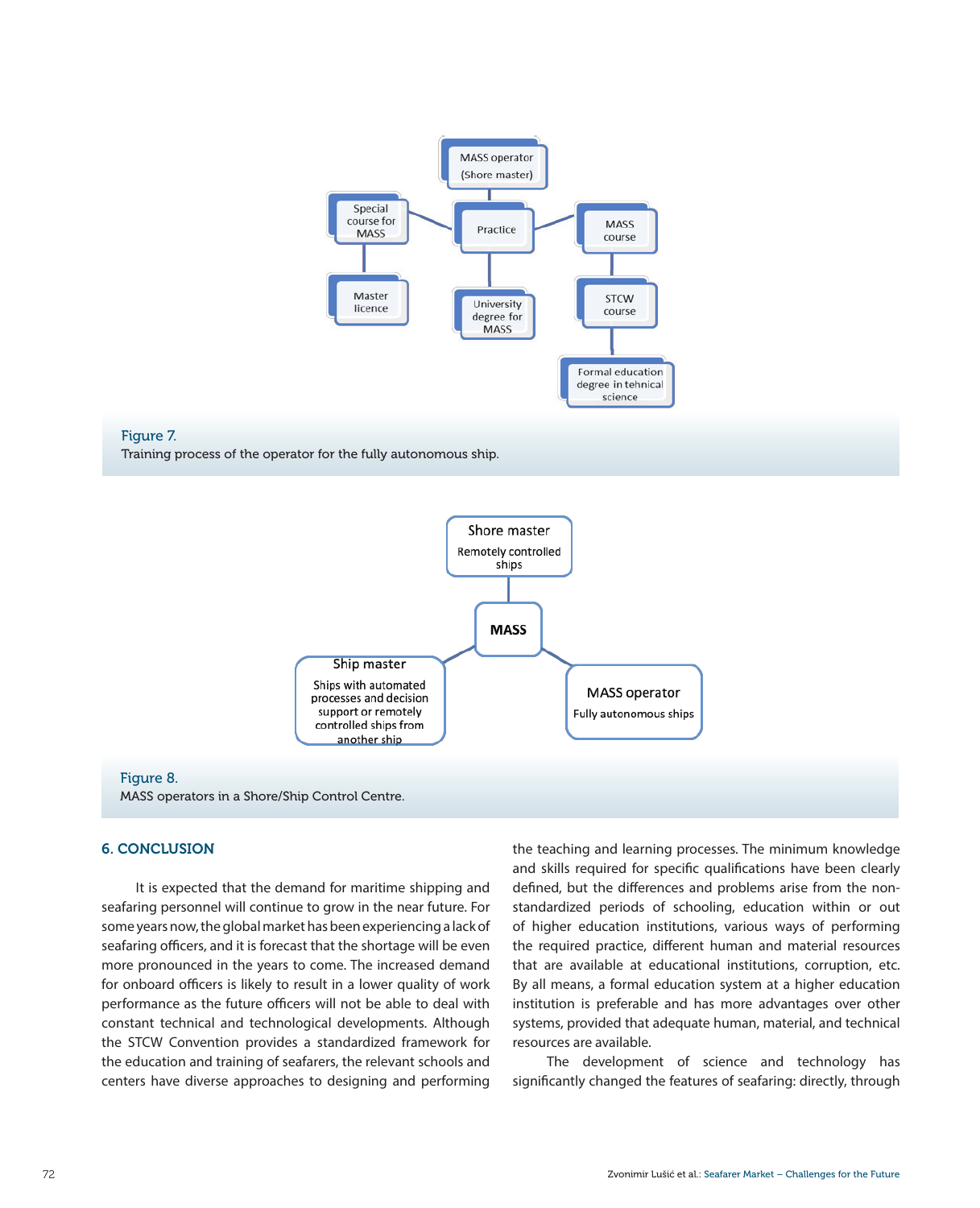making certain tasks easier and through replacing human workforce by automated systems and indirectly, through the development of communication systems that have changed the relationships between the master and the crew, and between the onboard personnel and their principals ashore. As a consequence, the size of the crew has been continuously reduced, and the trends may eventually result in unmanned automated vessels. However, this is surely not going to happen in the next decade; most analyses forecast shortage of seafarers in this period, especially of experienced officers.

Education institutions have been recently facing difficult challenges. As the demand for onboard officers is growing, it is expected that efforts will be made to produce the maximum seafaring personnel while maintaining the level of quality or even enhancing it, given the development of new technologies and the modern market demands. A particular focus should be on the education and training for the future work on (or with) the highly sophisticated vessels, including autonomous vessels.

Although the use of the autonomous vessels in the first phase will be limited in many ways, education system should respond in time. In order to timely respond to the new challenges, maritime education and training centers have to develop adequate curricula and syllabi, and start implementing them as soon as possible, according to the market requirements.

The tasks and duties onboard ships related to ship operations are very complex and prone to constant changes. Accordingly, they require constant and life-long learning and requalification. Educational and training institutions, together with the companies employing seafarers, must constantly invest into supplementary training of the crew members, and create long-term plans and strategies in order to ensure sufficient highquality workforce on the seafarer market, particularly at the management level.

#### **REFERENCES**

Berg, N.; Storgård, J.; Lappalainen, J., 2013. The impact of ship crews on maritime safety, Publications of the Centre for Maritime Studies University of Turku, Turku.

Bertram, V., 2013. Towards Unmanned Ships, DNV-GL. Available at: [https://www.](https://www.ntnu.edu/documents/20587845/1266707380/UnmannedShips.pdf) [ntnu.edu/documents/20587845/1266707380/UnmannedShips.pdf](https://www.ntnu.edu/documents/20587845/1266707380/UnmannedShips.pdf), accessed on: November 15th, 2018.

BIMCO, 2015. Manpower report – The global supply and demand for seafarers in 2015. Available at: [http://www.ics-shipping.org/docs/default-source/resources/](http://www.ics-shipping.org/docs/default-source/resources/safety-security-and-operations/manpower-report-2015-executive-summary.pdf%3Fsfvrsn%3D16) [safety-security-and-operations/manpower-report-2015-executive-summary.](http://www.ics-shipping.org/docs/default-source/resources/safety-security-and-operations/manpower-report-2015-executive-summary.pdf%3Fsfvrsn%3D16) [pdf?sfvrsn=16,](http://www.ics-shipping.org/docs/default-source/resources/safety-security-and-operations/manpower-report-2015-executive-summary.pdf%3Fsfvrsn%3D16) accessed on: November 15th, 2018.

Ćorović, B., Pejaković-Kovačević, S. & Šekularac-Ivošević, S., 2012. Analysis of Recent Supply and Demand of Educated Seafarers in Montenegro and Worldwide. Transactions on Maritime Science, 1(2), pp.117–121. Available at: <http://dx.doi.org/10.7225/toms.v01.n02.008>.

Equasis Statistics, 2017. The world merchant fleet in 2016. Available at: [http://](http://www.emsa.europa.eu/equasis-statistics/items.html%3Fcid%3D95%26id%3D472) [www.emsa.europa.eu/equasis-statistics/items.html?cid=95&id=472,](http://www.emsa.europa.eu/equasis-statistics/items.html%3Fcid%3D95%26id%3D472) accessed on: November 15th, 2018.

e-Handbook of Statistics - Merchant fleet, 2017. Available at: [http://stats.unctad.org/](http://stats.unctad.org/handbook/MaritimeTransport/MerchantFleet.html%23ref_Unctad_2017a) [handbook/MaritimeTransport/MerchantFleet.html#ref\\_Unctad\\_2017a](http://stats.unctad.org/handbook/MaritimeTransport/MerchantFleet.html%23ref_Unctad_2017a), accessed on: November 15th, 2018.

Galić, S., Lušić, Z. & Pušić, D., 2012. Seafarers market, International Journal of New Trends in Arts, Sports & Science Education (IJTASE), Vol 1(3), pp.33-39.

Global Marine Technology Trends 2030, 2015. Lloyd's Register, QinetiQ, University of Southampton. Available at: [https://www.lr.org/en/insights/global-marine](https://www.lr.org/en/insights/global-marine-trends-2030/global-marine-technology-trends-2030/)[trends-2030/global-marine-technology-trends-2030/,](https://www.lr.org/en/insights/global-marine-trends-2030/global-marine-technology-trends-2030/) accessed on: March 30<sup>th</sup>, 2018.

IHS Market-The Maritime world in 2017, 2017. Available at: [https://cdn.ihs.](https://cdn.ihs.com/www/pdf/M_T-Perspectives-Q2-2017-MaritimeOutlook.pdf) [com/www/pdf/M\\_T-Perspectives-Q2-2017-MaritimeOutlook.pdf,](https://cdn.ihs.com/www/pdf/M_T-Perspectives-Q2-2017-MaritimeOutlook.pdf) accessed on: November 15<sup>th</sup>, 2018.

IMO Maritime Safety Committee (MSC) 99th session, 2018. May 16-25th 2018. Available at: [http://www.imo.org/en/MediaCentre/SecretaryGeneral/Secretary](http://www.imo.org/en/MediaCentre/SecretaryGeneral/Secretary-generalsSpeechesToMeetings/Pages/MSC-99-closing.aspx)[generalsSpeechesToMeetings/Pages/MSC-99-closing.aspx](http://www.imo.org/en/MediaCentre/SecretaryGeneral/Secretary-generalsSpeechesToMeetings/Pages/MSC-99-closing.aspx), accessed on: November 15th, 2018.

International Transport Forum, OECD - The Impact of Mega-Ships, 2015. Available at: [https://www.itf-oecd.org/sites/default/files/docs/15cspa\\_mega-ships.pdf,](https://www.itf-oecd.org/sites/default/files/docs/15cspa_mega-ships.pdf) accessed on: November 15<sup>th</sup>, 2018.

Kern Ferretti, P., 2016. Report on world merchant fleet and world trade, International Union of Marine Insurance (IUMI) Conference, Genova, Italy September 18-21st . Available at: [https://iumi.com/images/documents/IUMI2016/2016\\_-\\_Patrizias\\_](https://iumi.com/images/documents/IUMI2016/2016_-_Patrizias_presentation_-_version_final.pdf) presentation - version final.pdf, accessed on: November 15<sup>th</sup>, 2018.

King, J., 2000. Technology and the seafarer. Journal for Maritime Research, 2(1), pp.48–63. Available at:

[http://dx.doi.org/10.1080/21533369.2000.9668307.](http://dx.doi.org/10.1080/21533369.2000.9668307)

Maritime Forecast to 2050, 2017. Maritime Forecat to 2050 - Energy Transition outlook, DNV-GL. Available at: [https://issuu.com/maritimeprofessionals.net/docs/](https://issuu.com/maritimeprofessionals.net/docs/dnv_gl_eto-2017_maritime_forecast_t) [dnv\\_gl\\_eto-2017\\_maritime\\_forecast\\_t](https://issuu.com/maritimeprofessionals.net/docs/dnv_gl_eto-2017_maritime_forecast_t), accessed on: March 30<sup>th</sup>, 2019.

Martin, J., 2011. New Atlas - The Triple-E Maersk container ship will be the world's largest ship and the most efficient. Available at: [https://newatlas.com/triple-e](https://newatlas.com/triple-e-maersk-worlds-largest-ship/17938/)[maersk-worlds-largest-ship/17938/,](https://newatlas.com/triple-e-maersk-worlds-largest-ship/17938/) accessed on: November 15<sup>th</sup>, 2018.

Model course 7.01, 2014. Master and Chief Mate, IMO.

Model course 7.02, 2014. Chief Engineer Officer and Second Engineer Officer, IMO.

Nguyen, L., 2018. 9 Experts Discuss the Skills Seafarers Need in the Future, KNect365 Maritime. Available at: [https://knect365.com/shipping/article/c17e1ac8-6e3a-](https://knect365.com/shipping/article/c17e1ac8-6e3a-4e33-855c-5adbb3bad9aa/9-experts-discuss-the-skills-seafarers-need-in-the-future)[4e33-855c-5adbb3bad9aa/9-experts-discuss-the-skills-seafarers-need-in-the](https://knect365.com/shipping/article/c17e1ac8-6e3a-4e33-855c-5adbb3bad9aa/9-experts-discuss-the-skills-seafarers-need-in-the-future)[future](https://knect365.com/shipping/article/c17e1ac8-6e3a-4e33-855c-5adbb3bad9aa/9-experts-discuss-the-skills-seafarers-need-in-the-future), accessed on: November 15<sup>th</sup>, 2018.

Rolls-Royce - Autonomous ships: The next step, 2016. Ship-Intelligence Marine, Rolls-Royce. Available at: [http://www.rolls-royce.com/~/media/Files/R/Rolls-Royce/](http://www.rolls-royce.com/~/media/Files/R/Rolls-Royce/documents/%20customers/marine/ship-intel/rr-ship-intel-aawa-8pg.pdf) [documents/ customers/marine/ship-intel/rr-ship-intel-aawa-8pg.pdf](http://www.rolls-royce.com/~/media/Files/R/Rolls-Royce/documents/%20customers/marine/ship-intel/rr-ship-intel-aawa-8pg.pdf), accessed on: March 30, 2019.

Safety4Sea - Global supply and demand for seafarers, 2018. Available at: [https://](https://safety4sea.com/global-supply-demand-seafarers-2/) [safety4sea.com/global-supply-demand-seafarers-2/,](https://safety4sea.com/global-supply-demand-seafarers-2/) accessed on: November 15, 2018.

Seafarers and digital disruption, 2018. HSBA Hamburg School of Business Administration-Study for the International Chamber of Shipping, Hamburg/London. Available at: [http://www.ics-shipping.org/docs/default-source/resources/ics-study](http://www.ics-shipping.org/docs/default-source/resources/ics-study-on-seafarers-and-digital-disruption.pdf%3Fsfvrsn%3D3)[on-seafarers-and-digital-disruption.pdf?sfvrsn=3](http://www.ics-shipping.org/docs/default-source/resources/ics-study-on-seafarers-and-digital-disruption.pdf%3Fsfvrsn%3D3), accessed on: March 30<sup>th</sup>, 2019.

Sea Europe – Shipyard & Maritime Equipment Association, 2017. 2017 Market Forecast Report. Available at: [https://maritimetechnology.nl/media/2017-Market-](https://maritimetechnology.nl/media/2017-Market-Forecast-Report-finaal.pdf)[Forecast-Report-finaal.pdf](https://maritimetechnology.nl/media/2017-Market-Forecast-Report-finaal.pdf), accessed on: November 15<sup>th</sup>, 2018.